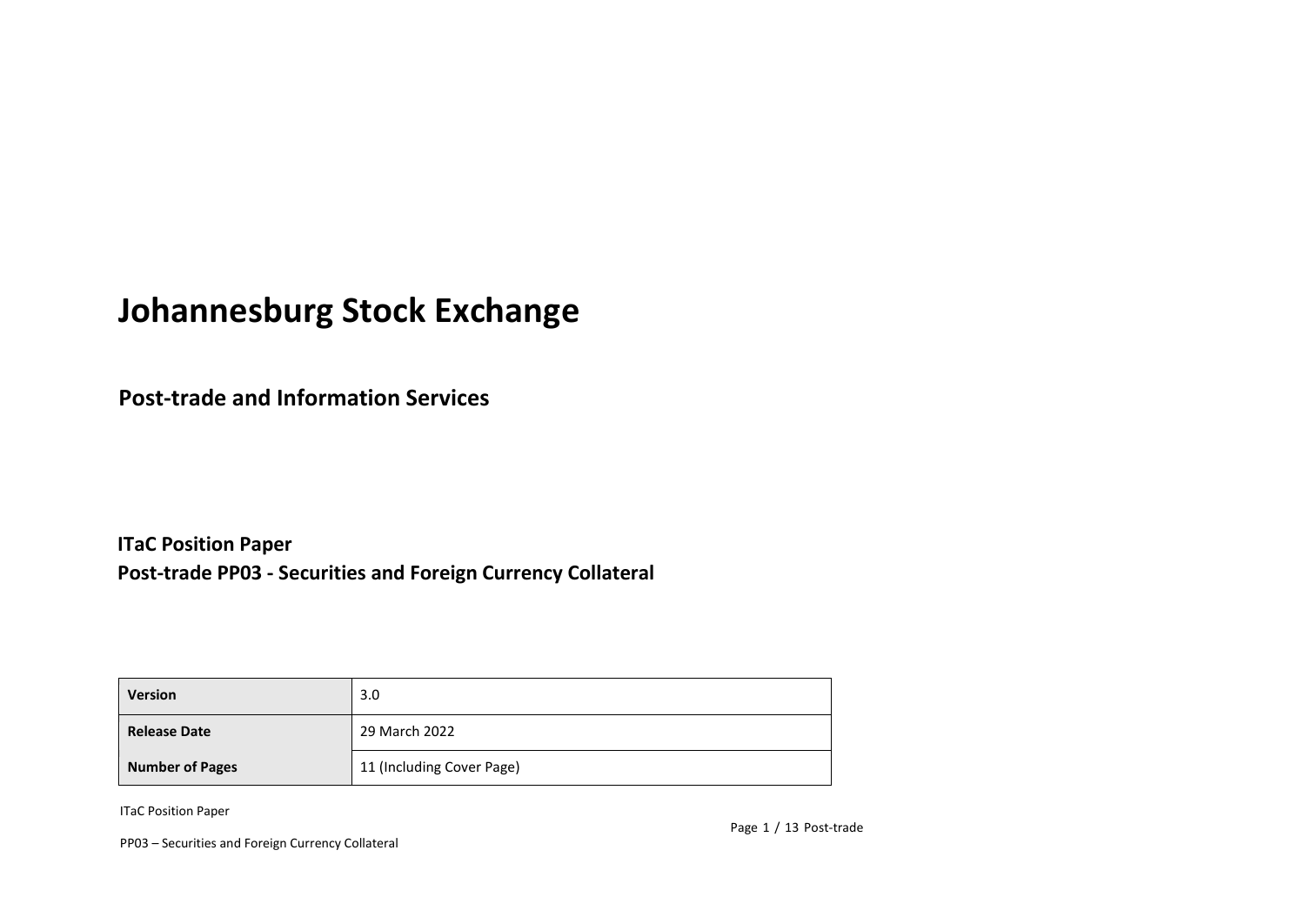#### <span id="page-1-0"></span> $\mathbf{1}$ **DOCUMENT CONTROL**

#### <span id="page-1-1"></span>**Table of Contents**  $1.1$

| 1            |                                                                  |                                                                                |  |  |
|--------------|------------------------------------------------------------------|--------------------------------------------------------------------------------|--|--|
|              | 1.1                                                              |                                                                                |  |  |
|              | 1.2                                                              |                                                                                |  |  |
|              | 1.3                                                              |                                                                                |  |  |
|              | 1.4                                                              |                                                                                |  |  |
|              | 1.5                                                              |                                                                                |  |  |
|              | 1.6                                                              |                                                                                |  |  |
| $\mathbf{2}$ | <b>ACCEPTANCE OF SECURITIES AND FOREIGN CURRENCY COLLATERAL5</b> |                                                                                |  |  |
|              | 2.1                                                              |                                                                                |  |  |
|              | 2.2                                                              |                                                                                |  |  |
|              | 2.3                                                              |                                                                                |  |  |
|              | 2.4                                                              | Proposed Securities Collateral Principles and Processes - Listed Derivatives10 |  |  |
|              |                                                                  | 2.4.1                                                                          |  |  |
|              |                                                                  | 2.4.2                                                                          |  |  |
|              |                                                                  | Admissible Alternative Collateral and Qualifying Members 10<br>2.4.3           |  |  |
|              |                                                                  | 7.4.4                                                                          |  |  |
|              |                                                                  | 2.4.5                                                                          |  |  |
|              | 2.5                                                              |                                                                                |  |  |
|              | 2.6                                                              |                                                                                |  |  |
|              |                                                                  | APPENDIX 1 - PROPOSED MORNING COLLATERAL PROCESS13                             |  |  |

**ITaC Position Paper**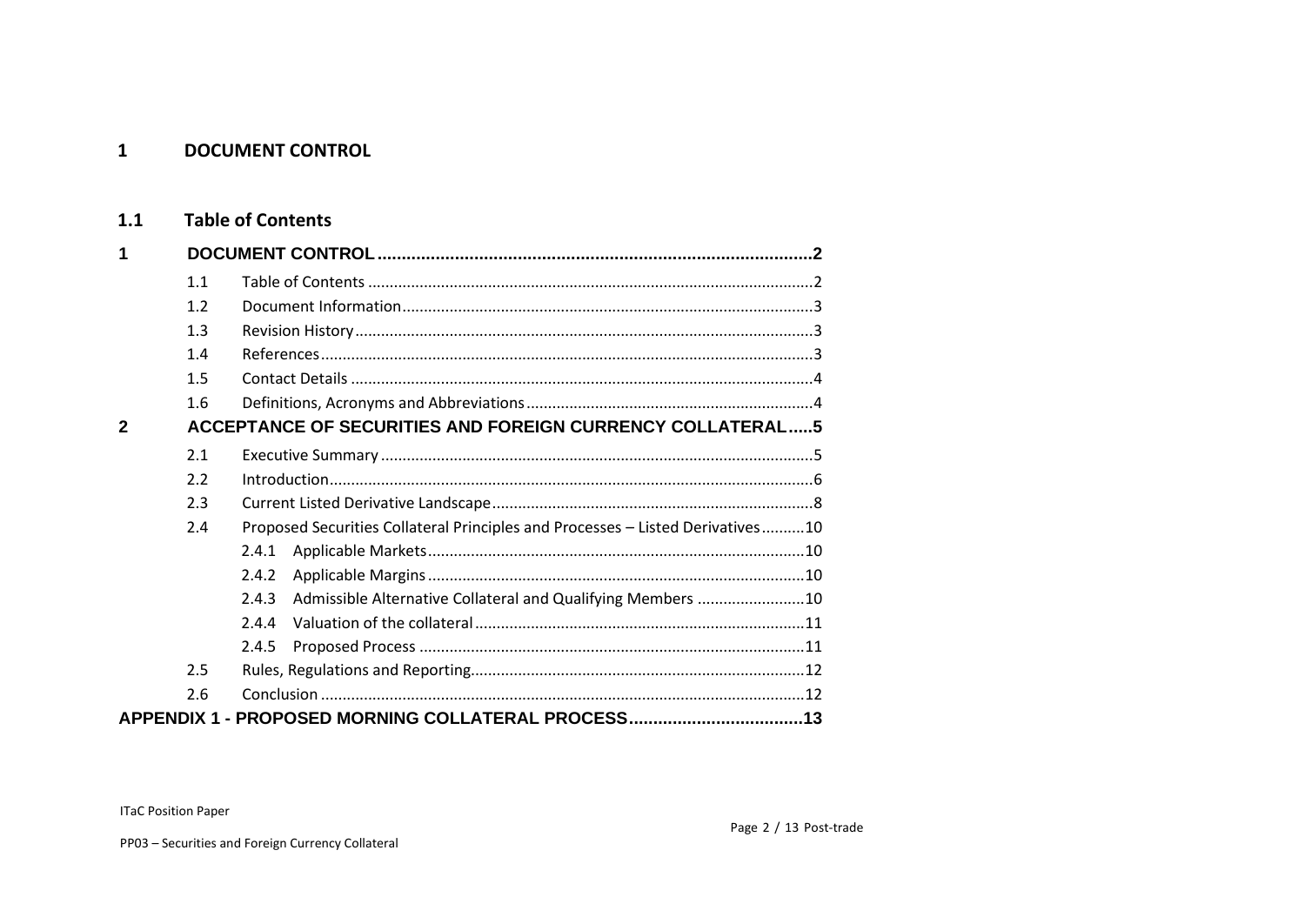### <span id="page-2-0"></span>**1.2 Document Information**

| <b>Drafted By</b>   | Post-trade and Information Services |  |
|---------------------|-------------------------------------|--|
| <b>Status</b>       | <b>Revised Version</b>              |  |
| <b>Version</b>      | 3.0                                 |  |
| <b>Release Date</b> | 29 March 2022                       |  |

### <span id="page-2-1"></span>**1.3 Revision History**

| Date             | <b>Version</b> | <b>Description</b>                                                                                                                                                                                         |  |
|------------------|----------------|------------------------------------------------------------------------------------------------------------------------------------------------------------------------------------------------------------|--|
| 23 May 2016      | 1.0            | Initial Published Version                                                                                                                                                                                  |  |
| 01 February 2022 | 2.0            | Updates:<br>Revised document to current state of Securities Collateral<br>Removed FX Collateral in the scope<br>2.<br>Replaced EoD and Intra-day Collateral processes with a start<br>3.<br>of day process |  |
| 29 March 2022    | 3.0            | Further revised document to reflect current state of securities<br>collateral initiative                                                                                                                   |  |

### <span id="page-2-2"></span>**1.4 References**

| <b>Name</b> | <b>Version</b> | <b>Description</b> |
|-------------|----------------|--------------------|
|             |                |                    |

ITaC Position Paper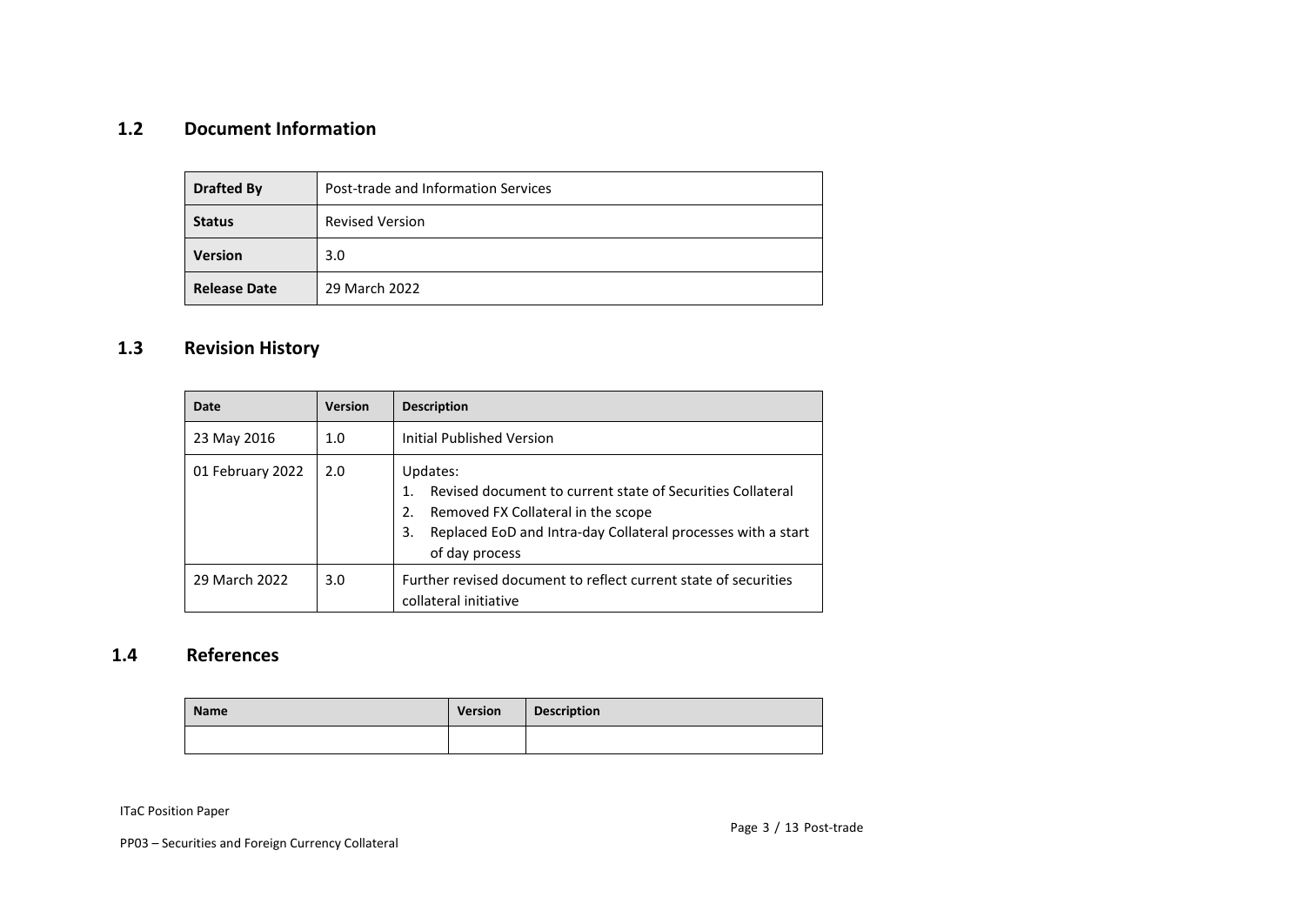### <span id="page-3-0"></span>**1.5 Contact Details**

| <b>JSE Limited</b>                                                                                                                                                                                                                       | <b>Post-trade Services</b> |  |  |  |
|------------------------------------------------------------------------------------------------------------------------------------------------------------------------------------------------------------------------------------------|----------------------------|--|--|--|
| One Exchange Square                                                                                                                                                                                                                      |                            |  |  |  |
| Gwen Lane, Sandown                                                                                                                                                                                                                       | Queries                    |  |  |  |
| South Africa                                                                                                                                                                                                                             | Email: clearops@jse.co.za  |  |  |  |
| Tel: +27 11 520 7000                                                                                                                                                                                                                     |                            |  |  |  |
|                                                                                                                                                                                                                                          |                            |  |  |  |
| www.jse.co.za                                                                                                                                                                                                                            |                            |  |  |  |
| <b>Clearing specifications disclaimer</b>                                                                                                                                                                                                |                            |  |  |  |
| Disclaimer: All rights in this document vests in the JSE Limited ("JSE") and Nasdaq, Inc. ("Nasdaq"). Please note that                                                                                                                   |                            |  |  |  |
| this document contains confidential and sensitive information of the JSE and Nasdaq and as such should be treated as                                                                                                                     |                            |  |  |  |
| strictly confidential and proprietary and with the same degree of care with which you protect your own confidential<br>information of like importance. This document must only be used by you for the purpose for which it is disclosed. |                            |  |  |  |
| Neither this document nor its contents may be disclosed to a third party, nor may it be copied, without the JSE's prior                                                                                                                  |                            |  |  |  |
| written consent. The JSE endeavours to ensure that the information in this document is correct and complete but do                                                                                                                       |                            |  |  |  |
| not, whether expressly, tacitly or implicitly, represent, warrant or in any way guarantee the accuracy or completeness                                                                                                                   |                            |  |  |  |
| of the information. The JSE, its officers and/or employees accept no liability for (or in respect of) any direct, indirect,                                                                                                              |                            |  |  |  |
| incidental or consequential loss or damage of any kind or nature, howsoever arising, from the use of, or reliance on,                                                                                                                    |                            |  |  |  |
| this information.                                                                                                                                                                                                                        |                            |  |  |  |

### <span id="page-3-1"></span>**1.6 Definitions, Acronyms and Abbreviations**

ITaC **Integrated Trading and Clearing – a JSE** project aimed at implementing an integrated Trading and Clearing solution across all of its markets i.e. Equity, Bonds and Derivatives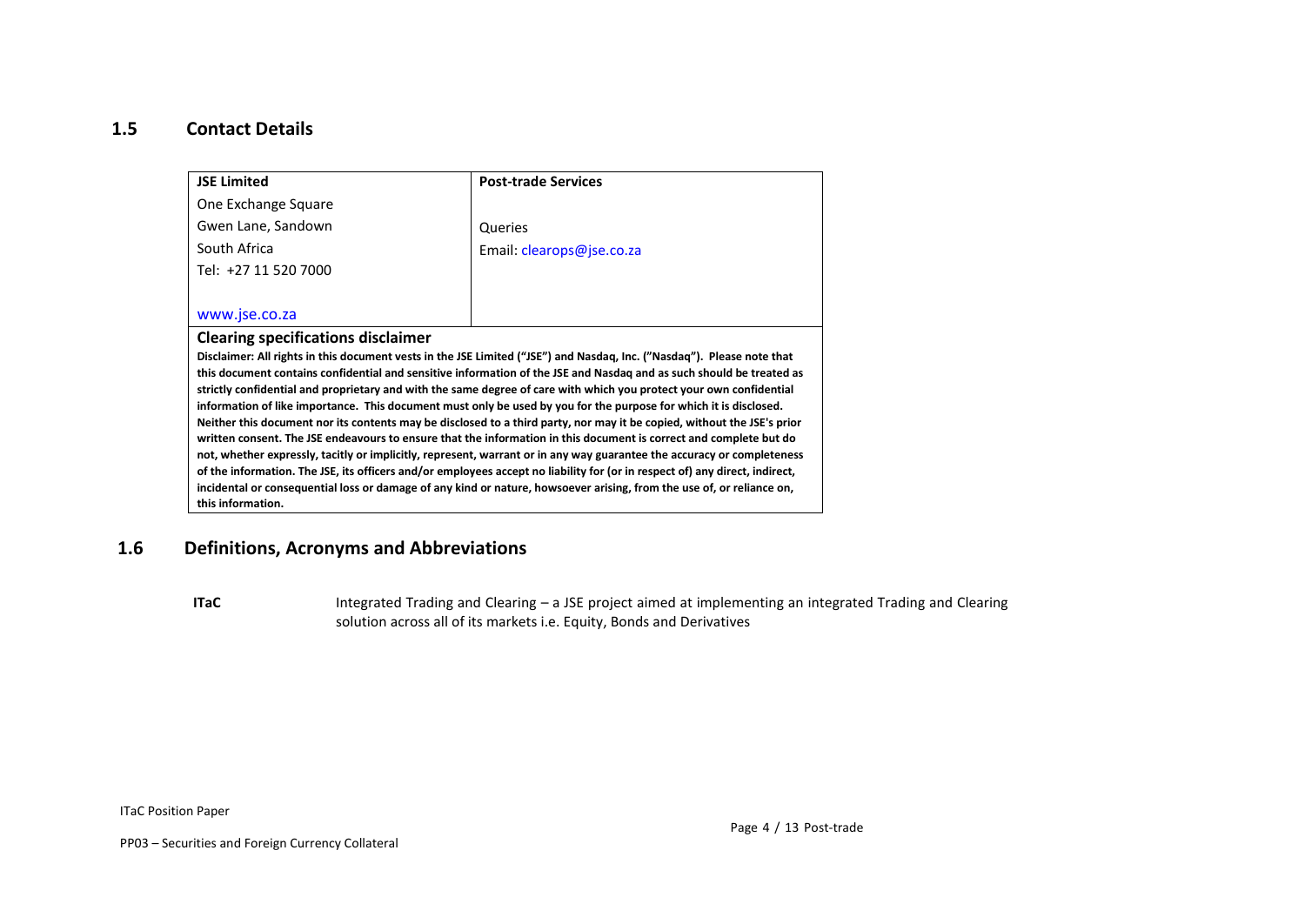### <span id="page-4-0"></span>**2 ACCEPTANCE OF SECURITIES AND FOREIGN CURRENCY COLLATERAL**

### <span id="page-4-1"></span>**2.1 Executive Summary**

Currently JSE Clear, the Central Clearing Counterparty (CCP) for listed derivatives in the South African market, collects ZAR cash collateral against derivative exposures. Over recent years there has been a steady growth in demand from the market for the acceptance of securities and foreign currency collateral. Post the 2008 financial crisis and the tightening of risk and regulatory frameworks and policies such as Basel III, CPMI IOSCO and EMIR, the demand for efficient asset utilisation has increased. The ability to post securities and foreign currency collateral is expected to provide clients with some relief in the face of increasing capital requirements and free up ZAR cash.

JSE Clear calls for Initial Margin (IM), Variation Margin (VM) and Default Fund contributions from its clients as part of its risk management processes. These margins and contributions are currently payable in ZAR-cash only. The acceptance of alternate collateral forms will allow members to meet IM calls through a combination of ZAR-cash, selected securities and at a later stage, in the case of non-resident clients, selected foreign currency cash collateral. Support in principle for the acceptance of foreign currency cash collateral for non-resident clients has been obtained from the regulator however it is subject to formal approval from the South African Reserve Bank and National Treasury. VM will continue to be payable in ZAR cash. The option for Clearing Members to fulfil default fund contributions using alternative collateral has yet to be finalised and will be communicated in due course.

The current RTC solution, delivered as part of the ITaC initiative provides the systems and processing capability for the acceptance of securities and foreign currency collateral against the whole IM obligation i.e., base IM requirement and margin add-on (note a minimum cash percentage will be applicable).

In addition to the current technology and process capabilities, the relevant policies, rules and legislation needs to support the acceptance of securities. The JSE in consultation with stakeholders is in the process of reviewing and addressing these aspects. A key focus of this and a requirement that needs to be satisfactorily addressed before JSE Clear can start accepting securities collateral is the ability to timeously liquidate assets in the event of a participant default and insolvency. Stakeholders will be kept informed as to the progress and expected timelines in this regard.

To adequately manage the risk of the CCP and safeguard the market, JSE Clear will set and manage various criteria relating to the acceptance of alternate collateral forms such as, a minimum percentage of collateral that must be in the form of cash to meet liquidity needs in the event of a default, eligibility criteria determining the list of admissible securities and valuation haircuts. The pledge is the proposed mechanism to be used for securities collateral.

ITaC Position Paper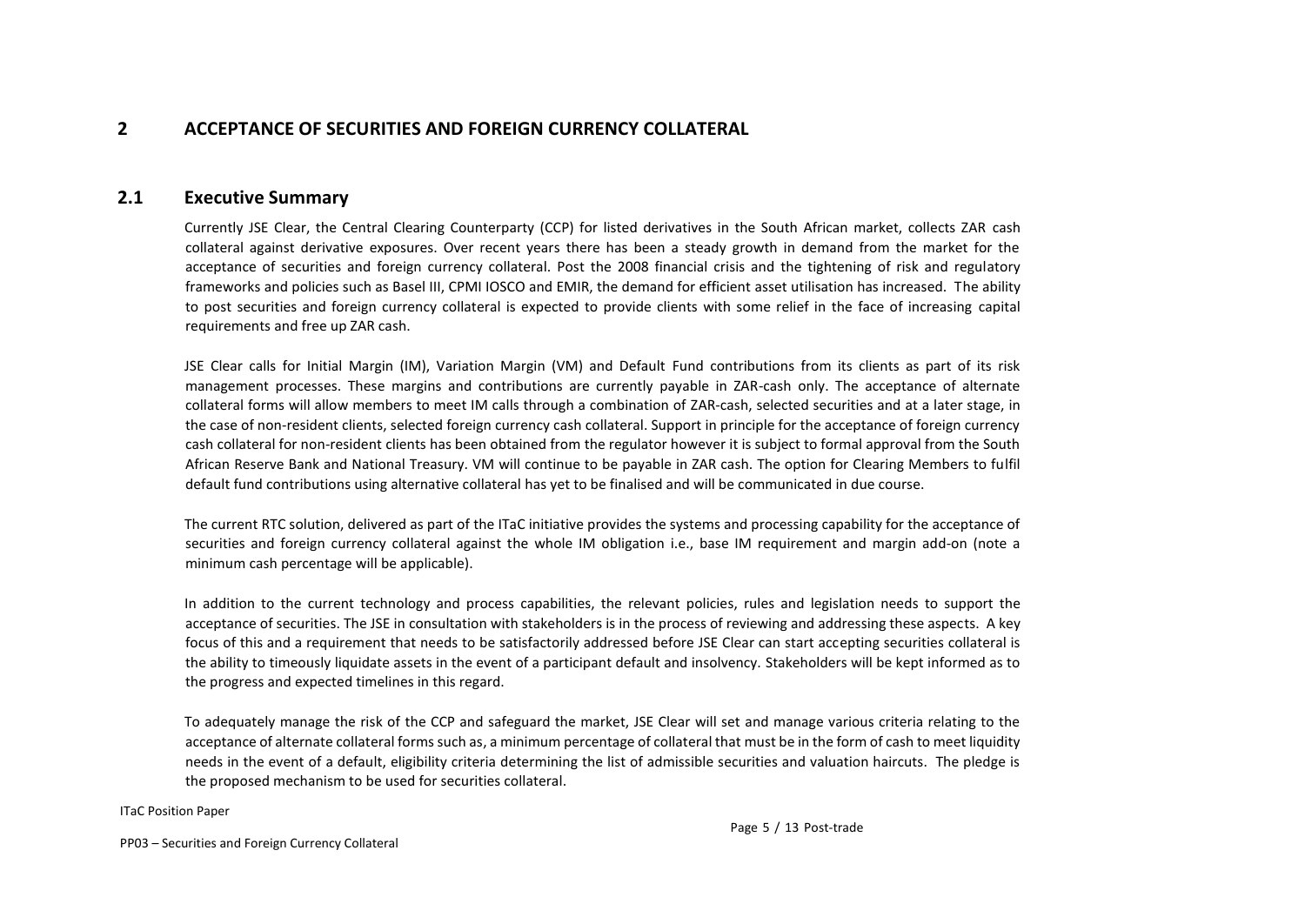The JSE clearing system (RTC) will integrate to the Strate collateral management system for the management of securities collateral. Processes will cater for the posting of securities collateral against end of day margin calls in the Start of Day collateral process. The solution also caters for flexibility required by market participants to manage the mix of the collateral posted against JSE Clear exposures during the day, by for example substituting securities for cash, cash for securities or one security for another.

### <span id="page-5-0"></span>**2.2 Introduction**

JSE Clear is the central counterparty (CCP) for JSE operated derivative markets. To mitigate the risk of Trading Members and Clearing Members defaulting, JSE Clear collects Initial Margin (IM) and Default Fund contributions from Clearing Members to cover any potential losses arising from a default.

To date, JSE Clear has only accepted ZAR cash for these obligations, while all major global CCPs accept IM and Default Fund contributions from their Clearing Members in the form of securities and foreign currency collateral. The need for JSE Clear to consider alternative collateral options to fund IM calls and Default Fund contributions has been raised in various forums across the JSE derivatives markets for a few years. The call for the ability to post alternative collateral, in the form of securities or foreign currency collateral has intensified in the recent past.

The benefits of accepting alternative collateral include:

- Allowing effective utilisation of assets and for clients to have the benefit of freeing up their ZAR cash holdings for other capital requirements or investment needs
- Aligning South Africa with global markets where all major CCPs allow for the posting of securities and foreign currency collateral against IM and Default Fund contributions

The JSE has created capabilities that enable the acceptance of securities, held with the local CSD (Strate), and foreign currency as IM collateral. The initial collateral solution is aimed at facilitating the acceptance of securities collateral only, against IM (including Large Exposure and Liquidation period Add-on).

Also, the JSE in consultation with key stakeholders, is currently reviewing the policies, rules and legislation in support of accepting securities and FX collateral for both the initial and future collateral solutions.

ITaC Position Paper

Page 6 / 13 Post-trade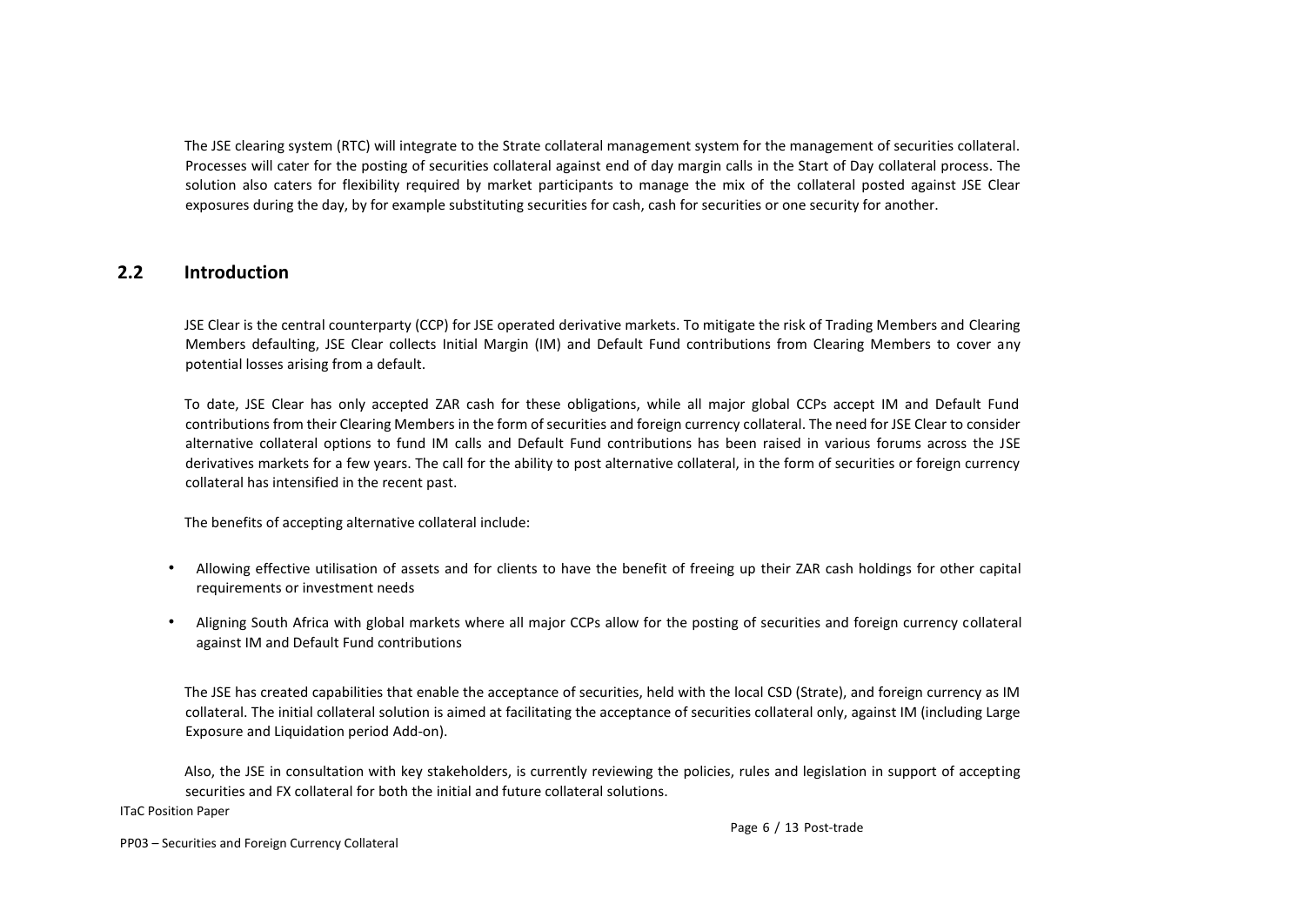This paper outlines the conceptual framework and process for the acceptance of non-ZAR cash collateral against exposures in the derivatives markets operated by the JSE and cleared by JSE Clear. It is intended to inform market participants of the JSE position in this regard, based on market engagement. It is also worth mentioning that only the ITaC markets (Equity Derivatives and Currency Derivatives) are being considered for this phase.

The consideration of acceptance of foreign currency collateral and contribution to the default fund are out ofscope and will be covered at a later stage. The same goes for acceptance of alternative collateral for settlement margin in the cash equities market.

ITaC Position Paper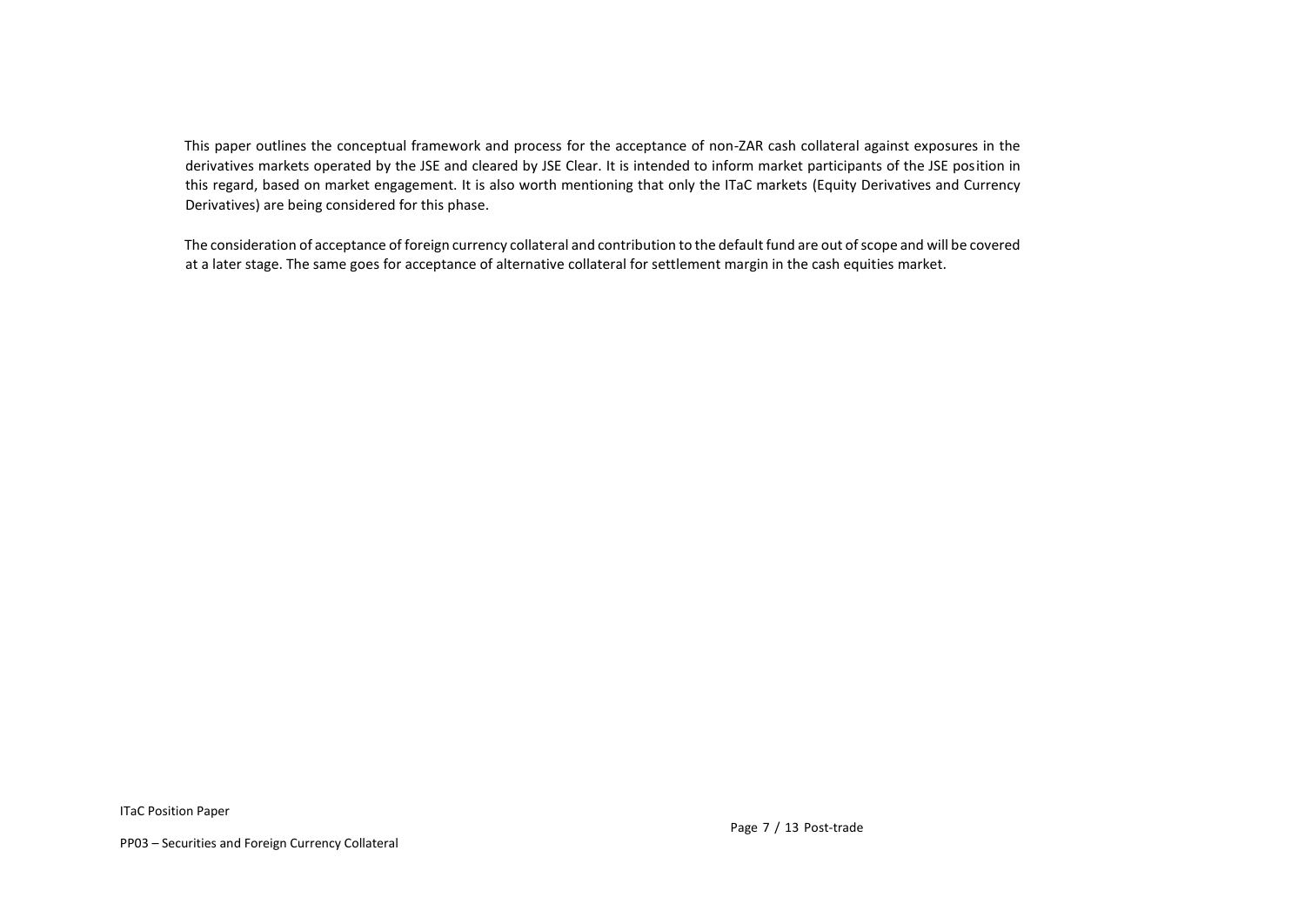### <span id="page-7-0"></span>**2.3 Current Listed Derivative Landscape**

JSE Clear novates transactions, by becoming the counterparty to the seller and the counterparty to the buyer, and acts as the central counterparty (CCP) in the various listed derivative markets (Equity Derivatives and Currency Derivatives) operated by the JSE. JSE Clear interfaces with Clearing Members who clear transactions for themselves (Direct Clearing Member) or for other Trading Members and for the clients of Trading Members (General Clearing Members) i.e. the end investors. At a high level this structure can be illustrated as follows:



All transactions are recorded at account level, i.e. Trading Member level (where they have house positions) and client level where positions are held. All collateral is held at the Trading Member and client level as well and is held in the name of the Trading Member or client i.e. neither the Clearing Member nor JSE Clear owns the collateral and it can only be used in the case of default. At the end

#### ITaC Position Paper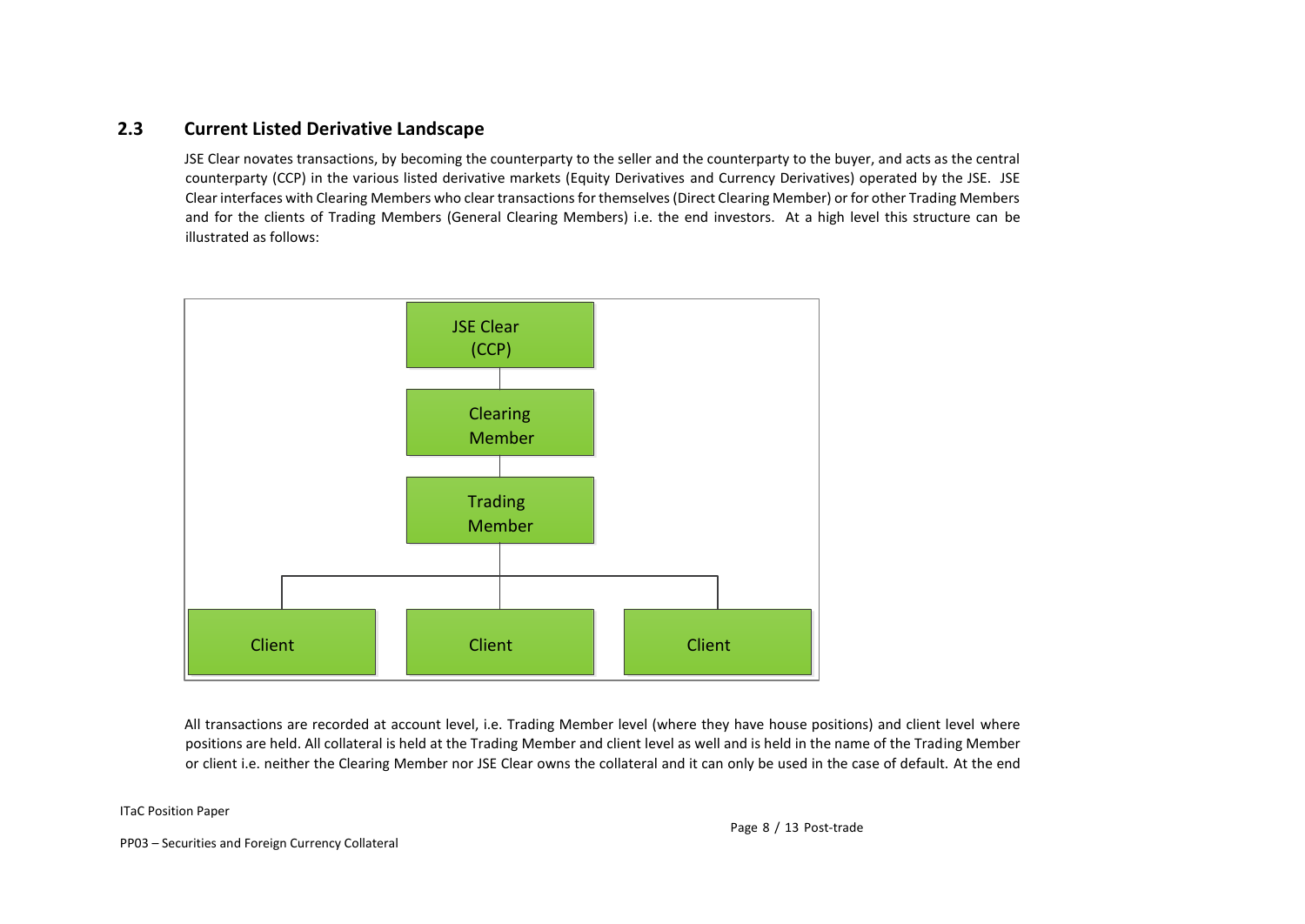of the day JSE Clear sums up these transactions to determine closing positions, which are then used to calculate the applicable margins for each account. Margins calculated include:

- 1. **Initial Margin (IM)** collected by the CCP to mitigate losses in the case of default. This margin is returned to the Trading member or client on closeout of their position. IM collected by the CCP includes Settlement Margin for contracts that are physically settled where the IM is held for 5 business days after Futures Close Out.
- 2. **Variation Margin (VM)** refers to the cash movements relating to daily profits and losses on positions held. The positions are marked-to-market/marked-to-model each day to calculate the daily profit and loss, which must be settled by midday on the following day. Variation margin is (and will continue to be) payable in cash based on the trading currency and is not held by JSE Clear (due to the net zero sum game, JSE Clear effectively just facilitates payment between daily winners and losers).
- 3. **Additional Margin (AM)** this margin requirement is requested or called by the Clearing Member or Trading Member who may request additional margin from clients should they see the need to do so and as with IM, this margin is returned once the positions which attracted the additional margin have been closed out. This margin may be held by the Clearing Member or Trading member or JSE Clear (where requested).
- 4. **Add-on Margin** this margin forms part of IM and includes the liquidation period and the large exposure (or large position) add-ons.
- 5. **Default Fund** this is a fund created to manage potential defaults on the derivatives market.

JSE Clear calculates the above margins per account and per position on all accounts then aggregates all required margin to the Clearing Member level. A daily account summary report is sent to the Clearing Member and the IM, including Add-ons and Variation Margin is reconciled between JSE Clear and the Clearing Member. JSE Clear then calls the applicable amounts from the Clearing Member. The Clearing Member may then request collateral from its Trading Members, who in turn may call from their clients to fund the margin call from JSE Clear. This payment is currently accepted only in ZAR cash and payment must be settled by 12h00 on the next business day.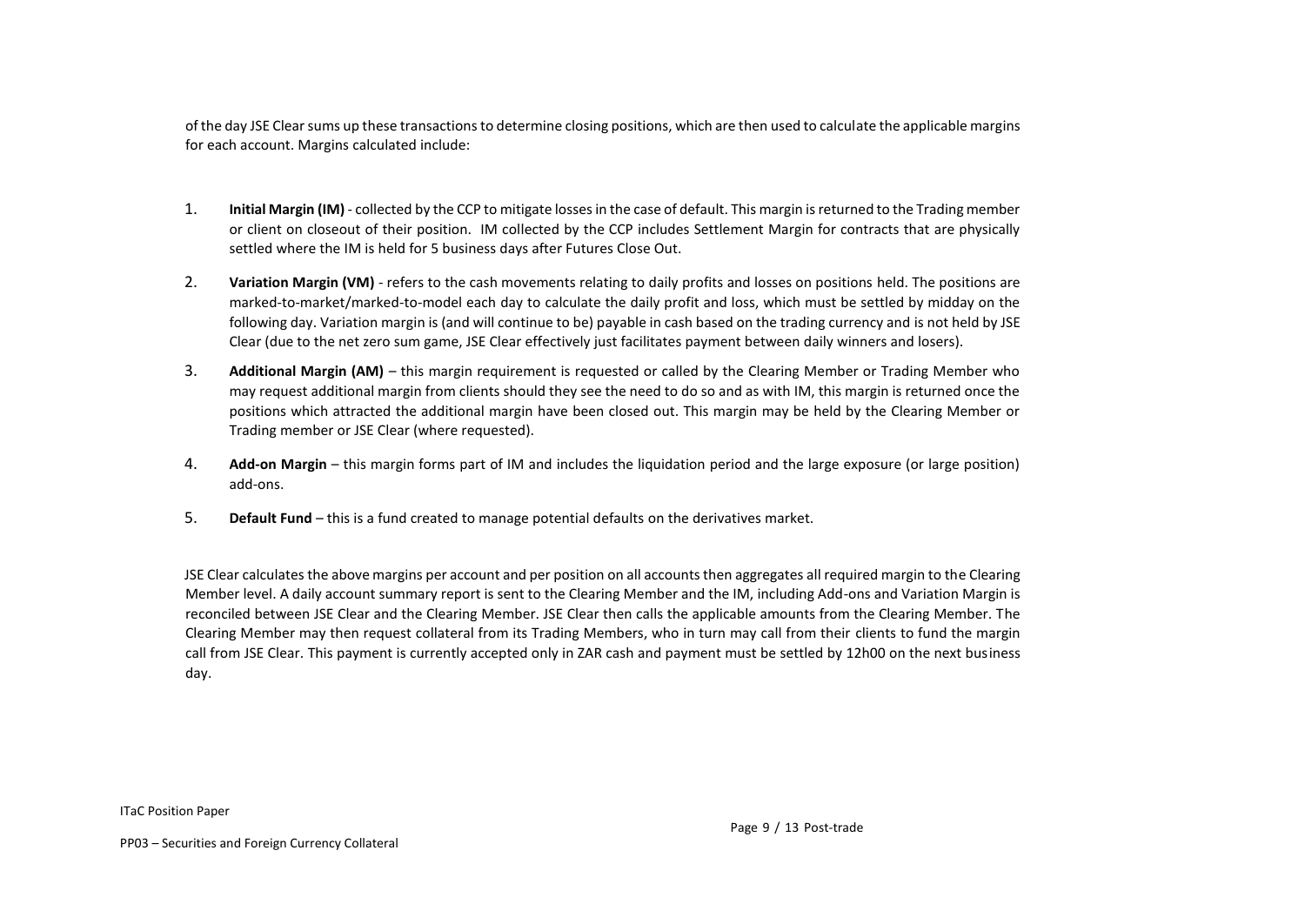### <span id="page-9-0"></span>**2.4 Proposed Securities Collateral Principles and Processes – Listed Derivatives**

#### <span id="page-9-1"></span>**2.4.1 Applicable Markets**

The use of alternative collateral is proposed for the derivative markets operated by the JSE and cleared through JSE Clear, namely:

- Equity Derivatives
- Currency Derivatives

The Equity Derivatives and Currency Derivatives markets will be the first markets for which alternative collateral will be accepted.

#### <span id="page-9-2"></span>**2.4.2 Applicable Margins**

The JSE proposes that securities collateral be accepted for IM for all client's obligations. Payment of VM will remain as cash only, based on the trading currency. JSE Clear will set a maximum percentage of the IM requirement which can be met with securities collateral.

#### <span id="page-9-3"></span>**2.4.3 Admissible Alternative Collateral and Qualifying Members**

In the initial phase of accepting alternative collateral, only highly liquid government bonds will be accepted as securities collateral. Other asset classes may be considered in due course subject to meeting the JSE Clear risk requirements. All derivative market members and clients will be authorised to use the securities collateral facility, providing that the member or clients hold acceptable securities at Strate. Should clients be interested in this product the following parties should be contacted.

- Contact your trading member or clearing member
- Contact STRATE to open a Segregated Depository Account (SDA) account
	- o Chester Pag[e chesterp@strate.co.za](mailto:chesterp@strate.co.za)
	- o Farzana Kha[n FarzanaK@strate.co.za](mailto:FarzanaK@strate.co.za)
	- o Marlon van Dorsen [marlonvd@strate.co.za](mailto:marlonvd@strate.co.za)
- Contact JSE Clear for further information
	- o Vaneshri Chetty [clearops@jse.co.za](mailto:clearops@jse.co.za)

#### ITaC Position Paper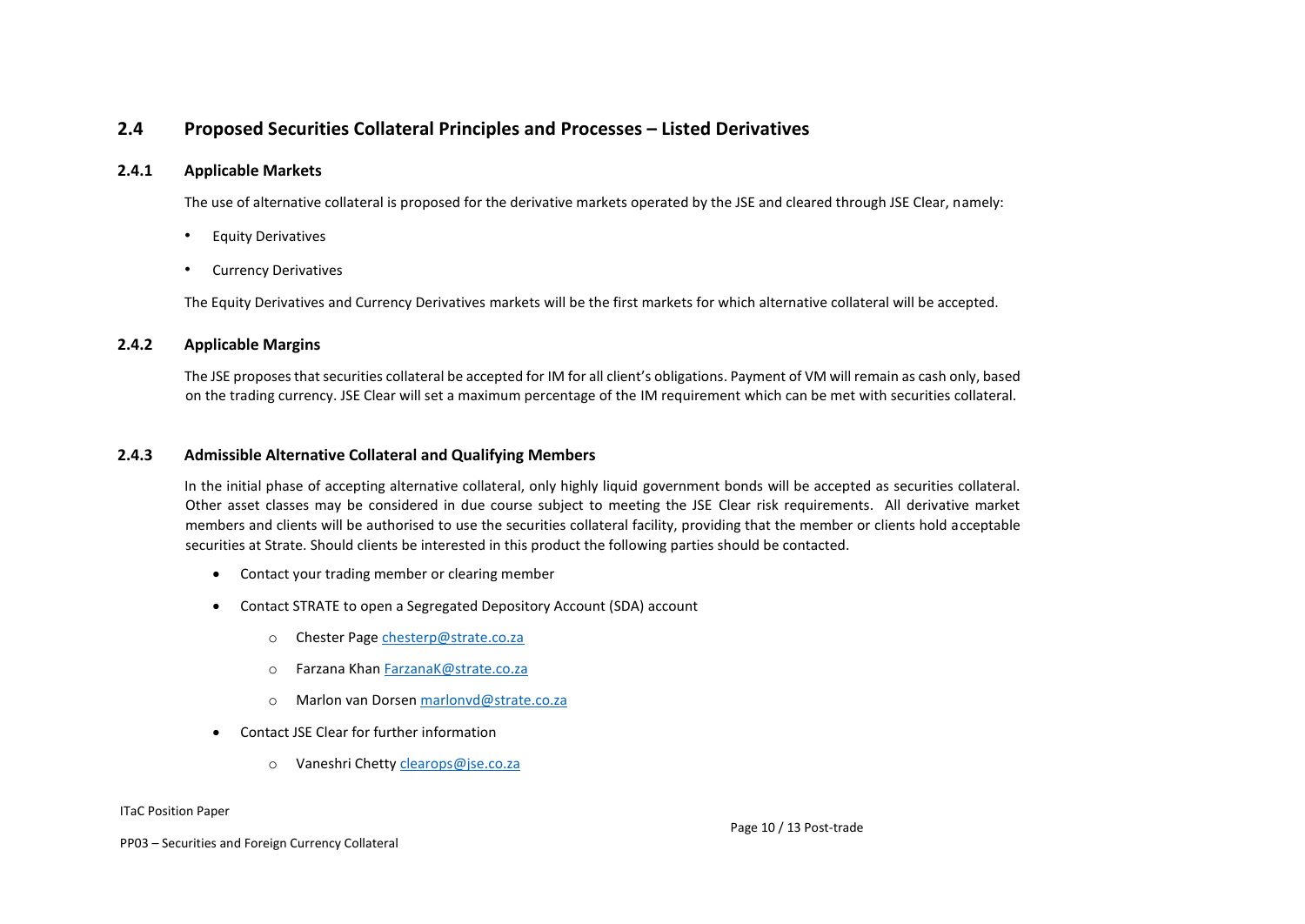#### <span id="page-10-0"></span>**2.4.4 Valuation of the collateral**

The collateral held as IM will only be accessed in the case of a default. To ensure that Clearing Members and JSE Clear are adequately covered, the valuation of non-ZAR collateral will take the following factors into consideration:

- **Impact Cost** a measure of the degree to which the potential costs of liquidating the collateral may fluctuate
- **Liquidity Risk** a measure of the degree to which the potential volume of trade in any security may fluctuate
- **Price Volatility** a measure of the degree to which the price may fluctuate
- **Concentration Risk** a measure of the risk of the bulk of posted collateral being only one share
- **Spread Risk** a measure of the degree to which the difference between the bid and offer prices for an equity security may fluctuate

Quantification of the above considerations will result in a risk factor. The value of the collateral pledged should be discounted by this factor (haircut) after the daily valuation to determine the collateral value to be applied against the margin requirement.

#### <span id="page-10-1"></span>**2.4.5 Proposed Process**

To facilitate the posting and acceptance of securities collateral, additional processes are necessary. JSE Clear, Trading Members, Clearing Members and clients will be required to open Segregated Depository Accounts (SDAs) with Strate as the JSE intends to utilise Strate's Clearstream Collateral Management System to manage securities collateral.

JSE Rules will be updated to cater for securities collateral.

As part of the end-of-day batch processing, JSE Clear will calculate IM, Additional Margin and Variation Margin on the individual accounts, aggregate to Clearing Member level and reconcile the balances with the relevant Clearing Member.

JSE Clear will then calculate what portion of the total IM balance can be met with securities collateral and sends exposures to STRATE.

On T+1 (next day), payments for EOD cash settlements will be processed and must be paid to JSE Clear by 12h00. In a separate process, JSE Clear will receive from Strate the portion of the total IM that has been met with securities collateral per Trading Member and client and process a cash settlement.

#### ITaC Position Paper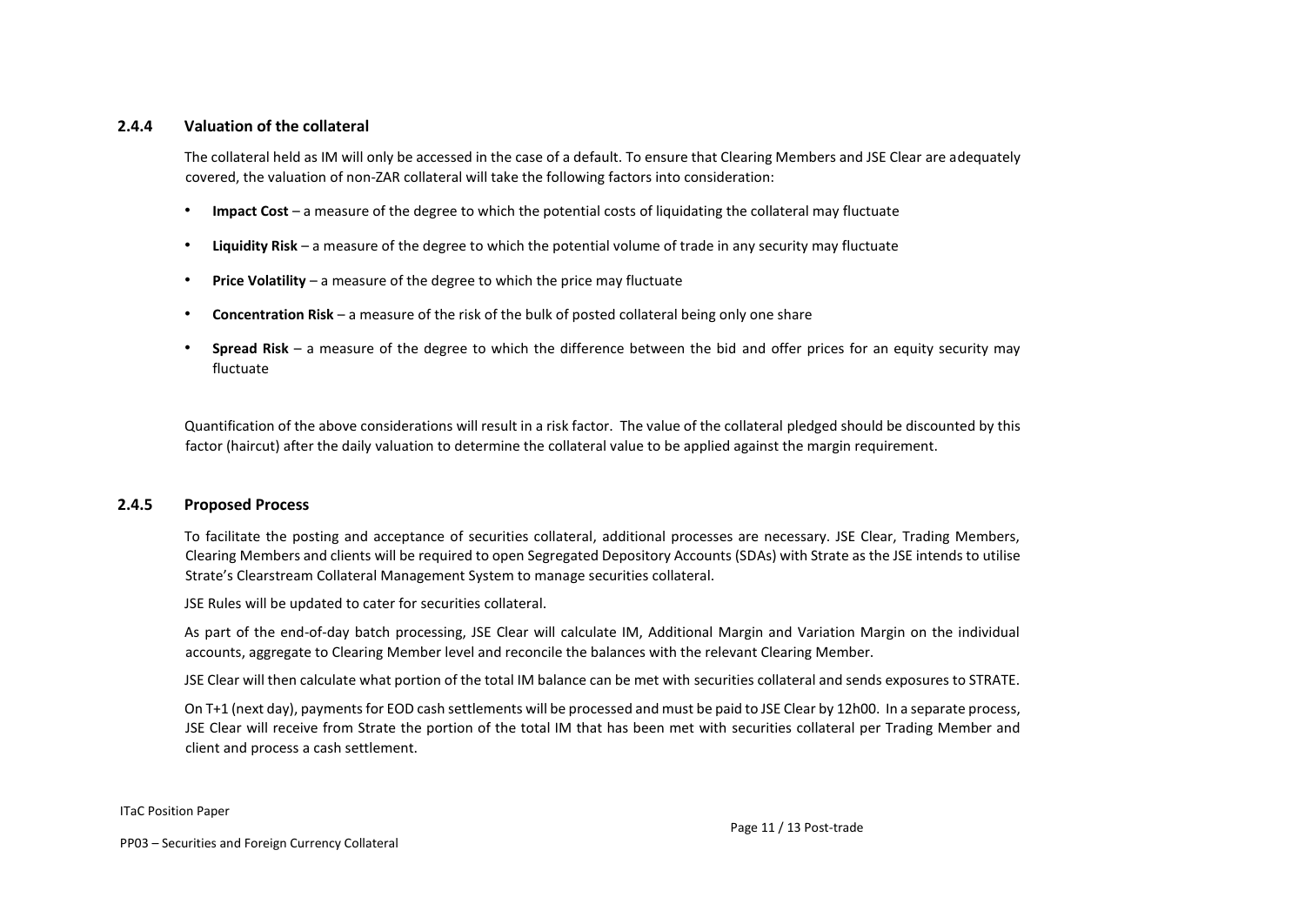JSE Clear will not become the owner of the securities pledged to it as collateral (similar to ZAR cash where JSE Clear holds the cash collateral on behalf of Trading Members or clients).

### <span id="page-11-0"></span>**2.5 Rules, Regulations and Reporting**

The JSE's Rules and Directives are being amended to cater for securities collateral and ensure protection in terms of the Insolvency Act.

Historically, the provisions in the Insolvency Act relating to the realisation of securities collateral held by a Clearing Member/Trading Member in the event of the default of a Trading Member/Client were unclear: clarity was required as to whether the proceeds of the sale of the collateral may be retained to extinguish the debt of the Trading Member/Client.

Recent amendments to the relevant section of the Insolvency Act made as consequential amendments to the Financial Sector Laws Amendment Bill clarified the position that a Clearing Member/Trading Member, in the event of the default of a Trading Member/Client, may immediately the realise the collateral and retain the value to extinguish the debt, in accordance with the rules made under the Financial Markets Act. The Financial Sector Laws Amendment Bill has been promulgated and assent to, but the effective date of the amendments to the Insolvency Act has not been gazetted by the Minister of Finance.

As is currently the case with ZAR cash collateral, JSE Clear will only have access to the securities collateral in the case where a Clearing Member defaults.

### <span id="page-11-1"></span>**2.6 Conclusion**

JSE Clear's RTC solution will enable the use of non-ZAR cash as collateral against full initial margin obligations (subject to a minimum ZAR cash percentage). Rules, policies and legislation in support of the acceptance of alternate collateral forms are being addressed in consultation with stakeholders and with due consideration of the ability to timeously liquidate assets in the event of a participant default and insolvency.